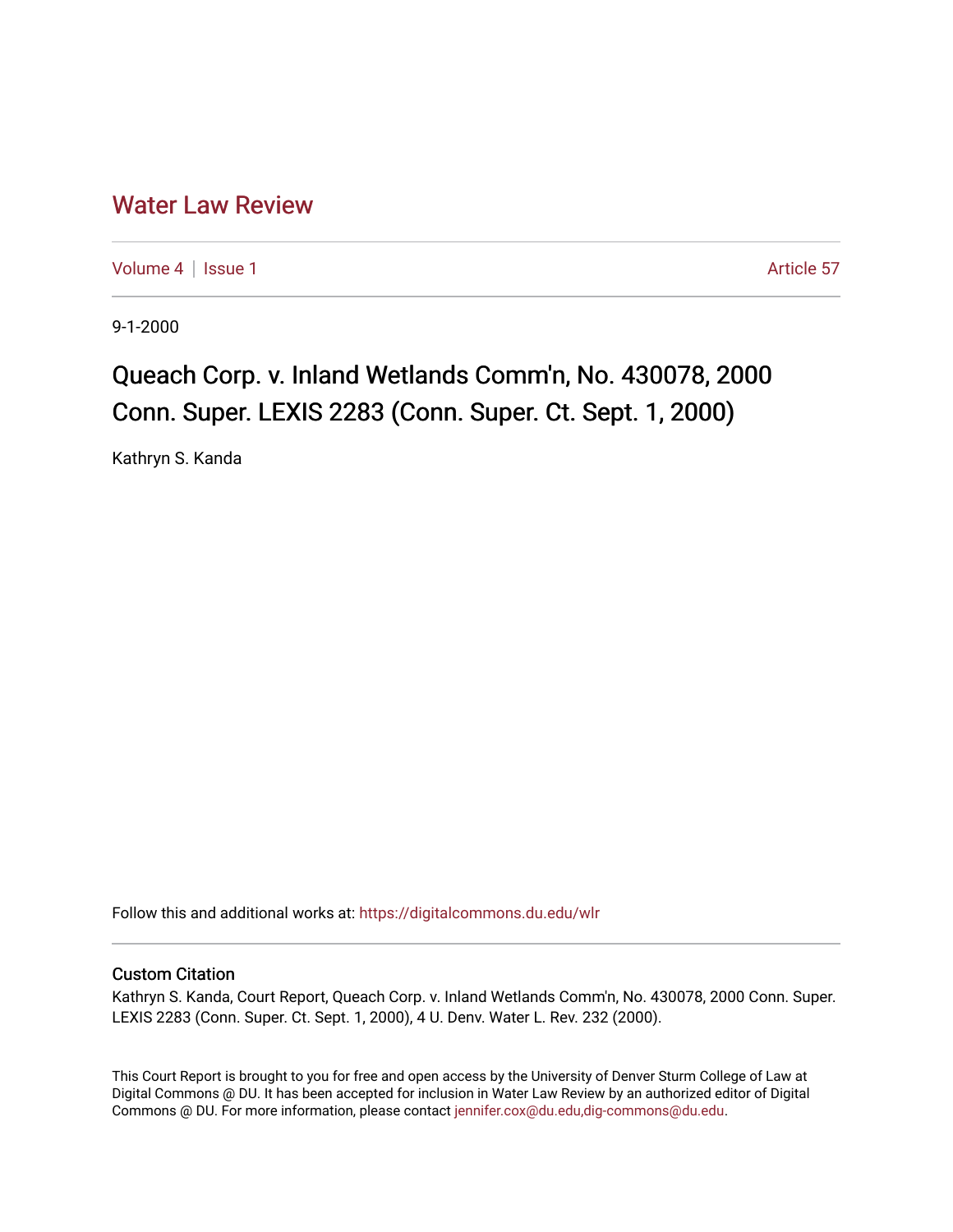land adjoining a watercourse. The court acknowledged such rights are usufructuary. Furthermore, title to the land under the stream is indicative of riparian ownership. Using Connecticut law, the court reaffirmed that ownership of the soil carries with it usufructuary ownership of the above water. The court then focused on Pennsylvania law, which states when a non-navigable pond exists, where the land under the water is owned by others, no riparian rights attach to the property bordering on the water. An attempt to exercise any such rights by invading the water constitutes a trespass.

Based upon the aforementioned law, the court held Peck had not claimed title to any sub-aqueous land and the evidence indicated that he held title only to the land abutting the high water mark of the pond. Therefore, the court found Peck possessed no riparian rights. Accordingly, the court dissolved the temporary injunction against Edelman and enjoined Peck from any use or entry upon the pond without the Edelman's consent.

*Kimberley E. Montanaro*

**Queach Corp. v. Inland Wetlands Comm'n, No. 430078, 2000 Conn. Super. LEXIS 2283 (Conn. Super. Ct. Sept. 1, 2000) (holding** amendments to town wetlands and watercourses regulations are facially valid).

On July **29, 1999,** the Inland Wetlands Commission ("Commission") adopted amendments to the Town of Branford's Inland Wetlands and Watercourses Regulations ("Amendments"). Queach Corporation ("Queach"), which owned land adjacent to and including a substantial area of wetlands, appealed the Amendments' facial legality.

Queach contended the Amendments defined "regulated activity" more broadly than, and in conflict with, the Connecticut General Statutes. The Amendment definition specified as regulated a number of activities within 100 feet of wetland or watercourse boundaries. The Amendments also authorized the Commission to regulate such activities within upland review areas or other non-wetland or nonwatercourse areas when the activities affect wetlands or watercourses.

The court cited to a Connecticut Supreme Court opinion that held an administrative regulation was presumed valid unless it was inconsistent with or beyond the authorizing statute. The court also found legislative expression of a strong public policy, supported by case law, emphasizing public interest to preserve and protect wetlands and watercourses from unregulated uses. Therefore, the court broadly construed the Inland Wetlands and Watercourses Act ("Act") as applying to activity that occurs outside of, but affects, wetlands areas.

The court explained the Amendments did not expand the Act, but rather itemized specific activities that could be regulated under the